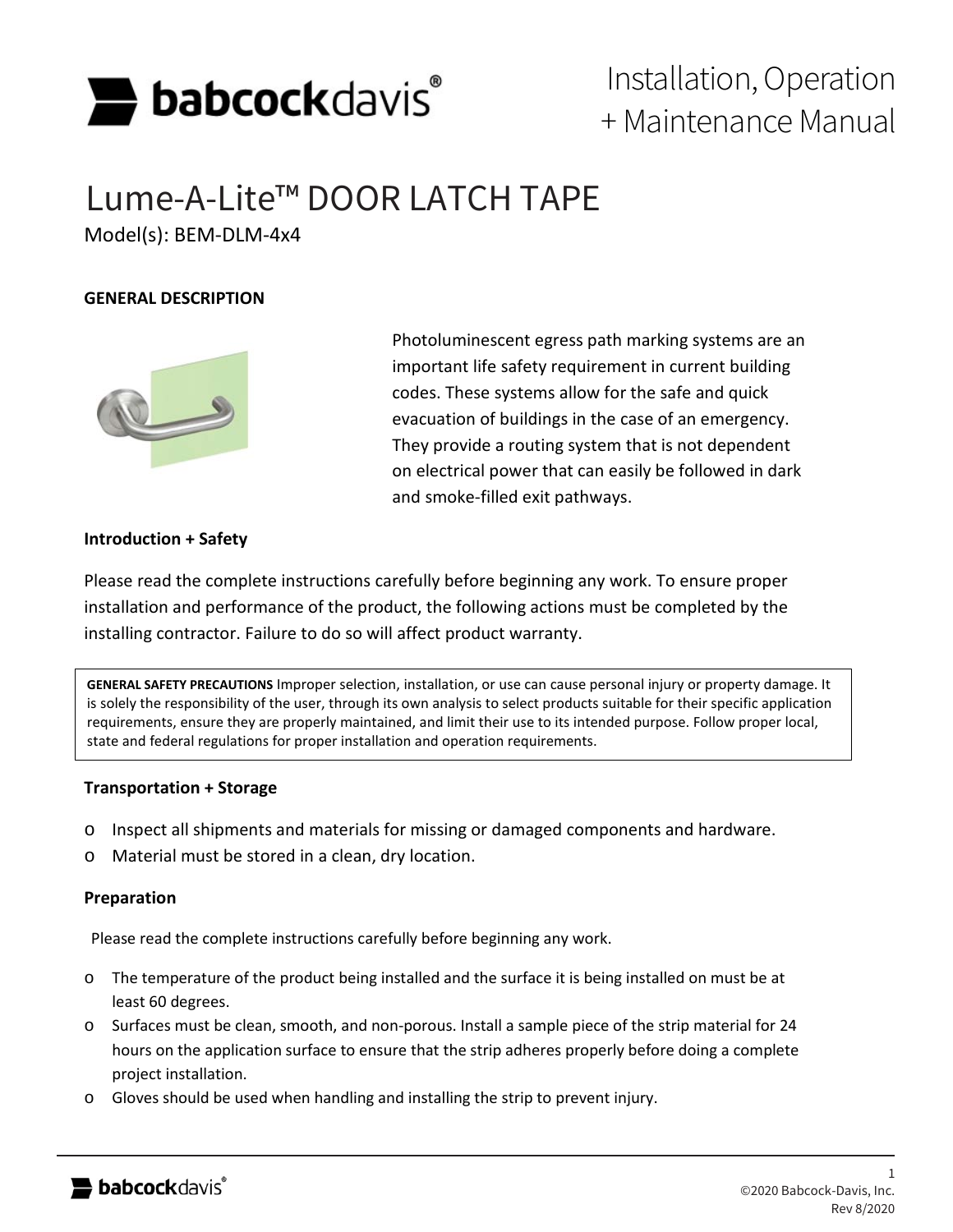# **INSTALLATION**

Door hardware shall be marked with not less than 16 square inches of luminous material. This marking shall be located behind the door handle or escutcheon (*figure 1*).

- 1. Thoroughly clean the surface area where the 4" x 4" marking square will be installed with a dry cloth and non-residue cleaning compound to remove and loose particles and dirt. For oily surfaces, isopropyl alcohol works well for surface preparation. Seal porous surfaces and repair any damaged areas. Surface must be dry and dust free.
- 2. When installing the marking square behind the door latch, peel the backing from the square without touching the adhesive. Align the square so that it is evenly centered behind the latch and firmly press into place. Be sure that the square is in full contact with the door, this may involve using a rubber roller to ensure proper adhesion.

*Figure 1*

# **OPERATION**

- o Exposure Requirements: The minimum amount of exposure to artificial ambient illumination is 60 minutes from the following:
	- One-foot candle (11 Lux) of florescent, incandescent, or LED light
- o The control of the ambient illumination necessary to charge the luminous egress-pathmarking system should be restricted to authorized personnel only.
- o Failure to supply the above minimum exposure can prevent the luminous egress-pathmarking from performing as intended.
- o No specific building surface treatment is required for the luminous egress-path-marking system to function properly.
- o Reliable external illumination is always required during building occupancy.